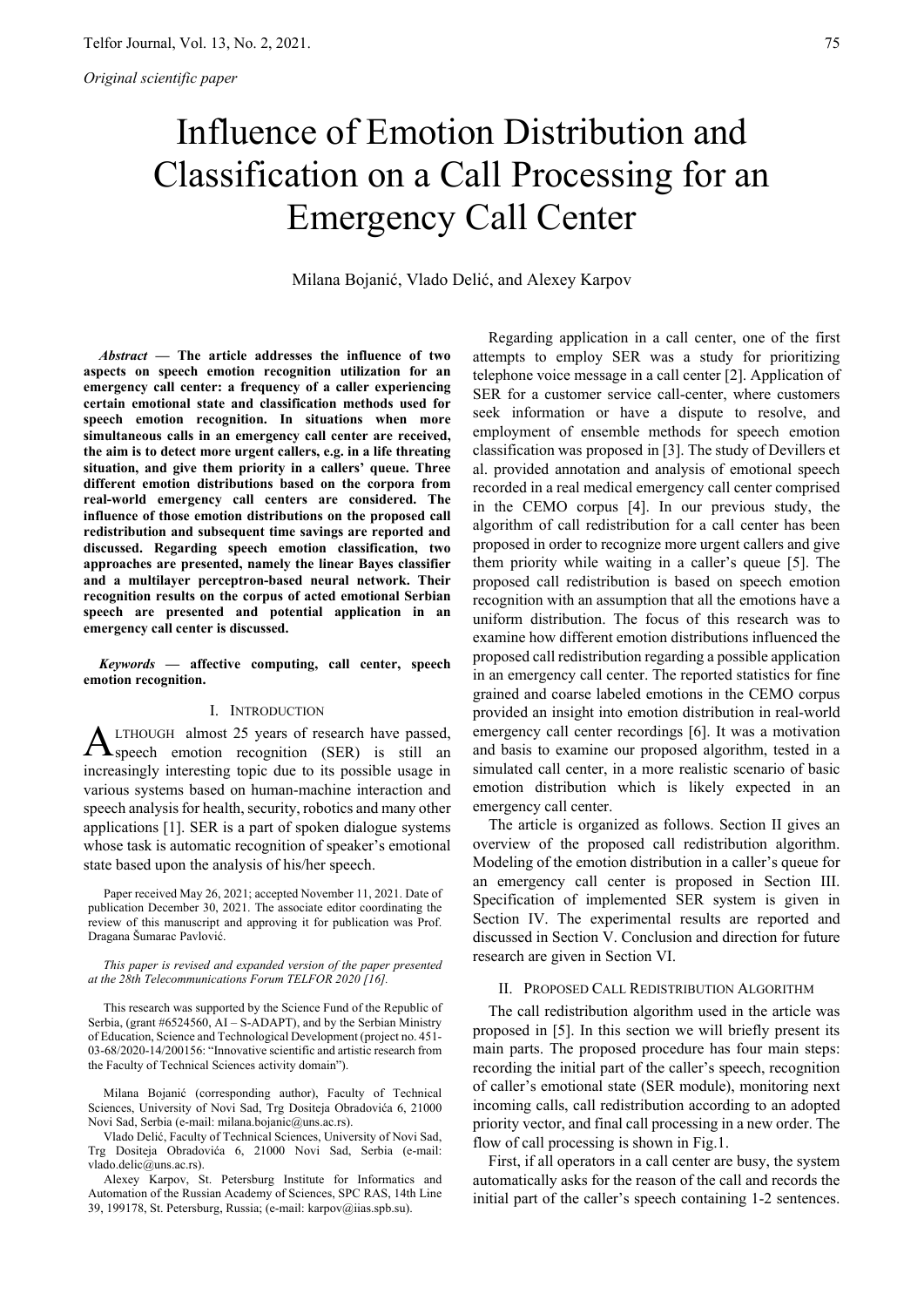It is sufficient for the SER analysis in the next step. In the SER part, the feature vector is extracted for each utterance and forwarded to the classifier which classifies a given utterance into five emotion categories (fear, anger, neutral, sadness, and joy). More details about SER module are given in the next section. In the monitoring phase, if a new call is received within 30 s from the last call then they are grouped together as calls that are received simultaneously. Monitoring is continued until a predefined number of simultaneously received calls is achieved. In the experiments the maximum number of calls in a group was seven. All calls grouped together go through the first and second step i.e. for each call the initial part of the call is recorded and then processed by the SER module. SER module provides an emotion label for every call in a group of the simultaneously received calls. Based on those emotion labels, calls are redistributed according to an adopted priority vector. In the priority vector introduced in [5] fear is put first, afterwards anger, sadness, neutral and joy in the last place. The proposed algorithm allows utilization of different priority vectors. The proposed priority vector used in the paper is considered suitable for application in an emergency call center. After redistribution, calls are processed in a newly obtained order determined by the used priority vector.



Fig. 1. Block diagram of the proposed algorithm for call redistribution.

# III. IMPACT OF EMOTION DISTRIBUTIONS IN AN EMERGENCY CALL CENTER

In our previous experiments reported in [5], each emotion was chosen with an equal probability, i.e. all emotions in a caller's queue were equally distributed. Those experiments are denoted as baseline experiments in the given paper and they encompassed applications both for an emergency call center and a health care center for elderly people. In this research, the experiments were conducted regarding an application of call redistribution for an emergency call center only. Thus there was a possibility to adjust the probability of observed five emotional states which normally are not equal in such a call center. The CEMO corpus was recorded in a real-world emergency call center, and based on emotion annotations reported in [4] almost 65% of client dialogs were labeled with the neutral emotional state, 20% with anxiety, 8.7% stress, 3.3% relief, 0.6% annoyance and 3.2% with other fine-grained emotion labels from the list of 21 emotion labels. Taking into account the analysis of emotional classes present in the CEMO corpus and reported in [4], [6], three different emotion distributions are proposed and their effect on the proposed call redistribution for an emergency call center is studied.

Emotion probabilities in a baseline experiment and three different emotion distributions used in the current research are shown in Table 1. In the first emotion distribution (ED1) the probability (i.e. frequency of occurrence) of fear is increased at the expense of probability of joy compared to the baseline distribution. Reason for this change is grounded in an expected trend for an emergency call center that there are more callers experiencing some kind of fear than callers expressing joy and happiness. The second distribution (ED2) and the third distribution (ED3) are motivated by the representation of emotional classes in the CEMO corpus. Thus, emotion probabilities in ED2 and ED3 are chosen to approximately match reported emotion distributions in the CEMO corpus. Regarding that the neutral state is dominant in the CEMO corpus, the probability of neutral state was significantly increased: 50% in ED2, and 66% in ED3, followed by fear (25%) in both ED2 and ED3. The probabilities of anger and sadness were reduced to 10% and 3% for ED2 and ED3, respectively. The probability of joy was set to the lowest rate among five emotions, 5% and 3% in ED2 and ED3, respectively.

TABLE 1: EMOTION PROBABILITIES IN BASELINE AND THREE

| STUDIED EMOTION DISTRIBUTIONS (ED1, ED2, ED3) |                 |      |                 |      |  |  |  |  |  |
|-----------------------------------------------|-----------------|------|-----------------|------|--|--|--|--|--|
| <b>Emotion</b>                                | <b>Baseline</b> | ED1  | ED <sub>2</sub> | ED3  |  |  |  |  |  |
| fear                                          | 0.2             | 0.25 | 0.25            | 0.25 |  |  |  |  |  |
| anger                                         | 0.2             | 0.2  | 0.1             | 0.03 |  |  |  |  |  |
| sadness                                       | 0.2             | 0.2  | 0.1             | 0.03 |  |  |  |  |  |
| neutral                                       | 0.2             | 0.2  | 0.5             | 0.66 |  |  |  |  |  |
| 10y                                           | 02              | 0.15 | 0.05            | 0.03 |  |  |  |  |  |

# IV. SER MODULE

SER module typically has three main parts on which research is focused: a) choice/design of an appropriate emotional speech corpus, b) extraction and selection of a suitable feature vector, and c) design/choice of classification technique that will be exploited. We will briefly give a description of our SER module.

# *A. Emotional Speech Corpus*

As to emotional speech corpus, our research was restricted to Serbian and GEES corpus which is the only one available in Serbian. The GEES corpus is the corpus of acted emotional speech and it contains recordings of semantically neutral sentences uttered by six actors in five basic emotional states: anger, joy, fear, sadness, and neutral [7]. In human listening tests, average human recognition accuracy for the GEES was 94.7% which is a sign of expressive and clearly distinctive emotions in the corpus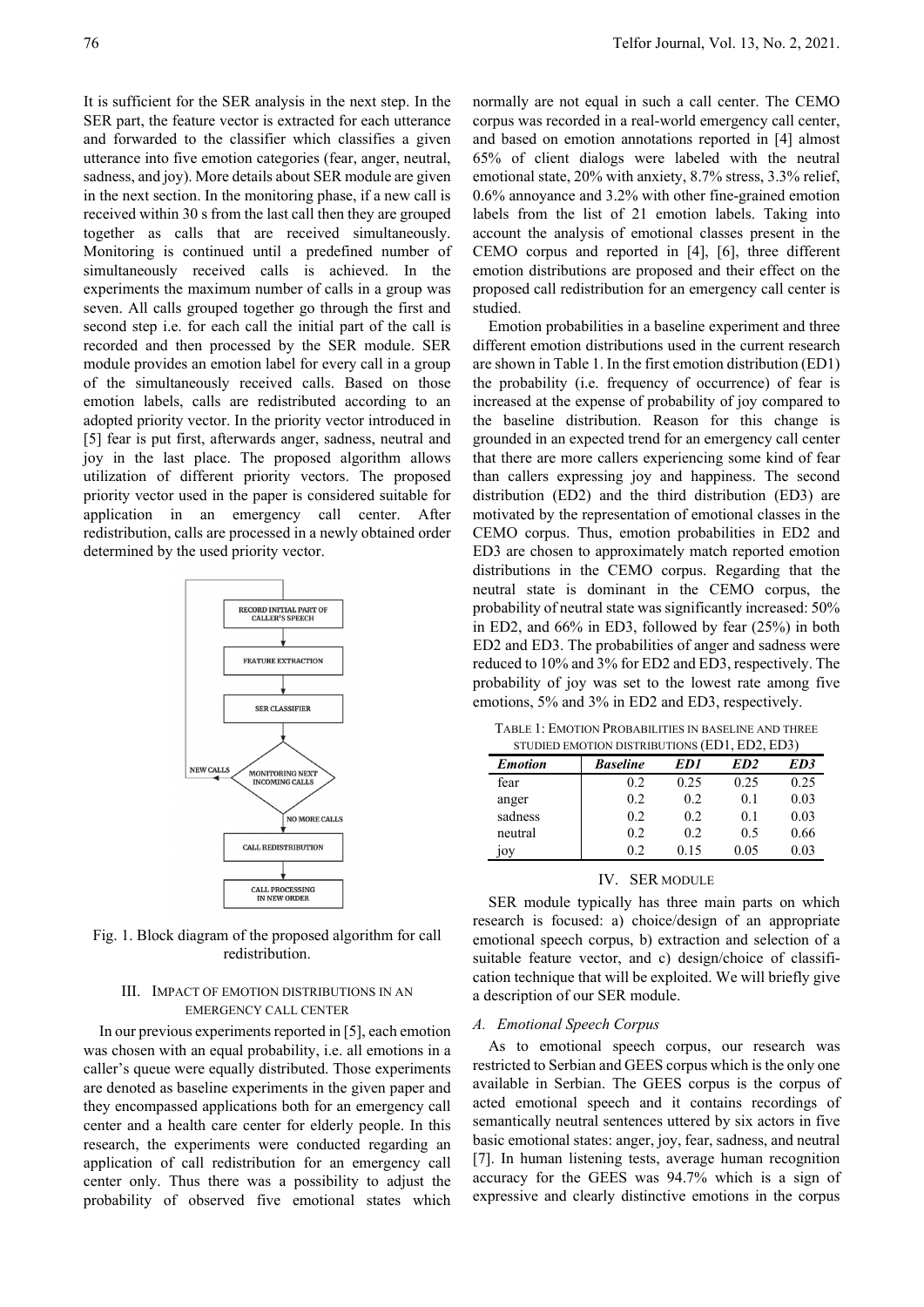[7]. Although there are objections to spontaneity of emotions present in acted speech corpora, they are still widely used due to their public availability and well annotated data [8], [9]. As in our case a goal was to build SER intended for an emergency call center, the presence of more intensive emotion expressions in acted speech corpus was an additional advantage.

#### *B. Feature Extraction*

For the task of acoustic modeling of emotional speech there is a traditional approach, so-called hand-crafted features, or recently introduced learned representations where an end-to-end system learns data representation directly from the raw speech signal [9]. Hand-crafted features are based on the extraction of various prosodic, spectral, cepstral and voice quality features, usually analyzed on a supra-segmental level with statistical functionals (e.g. mean, median, variance, minimum, maximum etc.) [10]. Hand-crafted features are grounded on expert knowledge about acoustic and prosodic variations present in a speech signal during the vocal expression of emotions. On the other hand, development of Deep Neural Networks (DNN) enables that the classifier discovers a suitable feature representation by itself [11] using as input raw speech signal or its spectral representation.

In the research, the set of hand-crafted features is employed. Low level descriptors (LLD) including pitch, energy and Mel Frequency Cepstral Coefficients (MFCC) are extracted for each processed utterance. Then a set of 12 statistical functionals is applied on those LLDs and their first derivative. The final vector comprises 384 features for each utterance. More details about extracted feature vector can be found in [5].

# *C. Classification Techniques*

In the field of SER many classification techniques have been used, and recently the research has shifted towards DNN, specifically Convolutional Neural Networks (CNN) and Recurrent Neural Networks (RNN) [12]. Still, there is no consensus on the best classification technique for the SER task.

In our study, focus was on simple and efficient classification methods. In our previous study [13] the recognition accuracies of the Linear Bayes (LB) classifier, perceptron rule and kNN were compared. The linear Bayes classifier achieved the best accuracy of 91.5% in a fiveclass emotion recognition task for the GEES corpus. The linear Bayes classifier is considered to be efficient for both acted and spontaneous emotional speech [10], at the same time it is a simple classification technique with low computational demands. As the second classifier, an artificial neural network (ANN) was employed. ANNs are capable of learning complex nonlinear relations between inputs and desirable outputs and their training is faster than the rest of the neural network based methods [14]. Our previous study presented the results of the neural network application in SER on the example of the GEES corpus [15]. The best results were obtained with the multilayer perceptron (MLP) composed of 3 layers (the input layer, the hidden layer with 15 neurons, and the output layer). During

training, the log sigmoid activation function and standard backpropagation (BP) as a learning algorithm were used. The MLP was chosen as a representative of ANNs, which together with the deep learning techniques, have attained the research focus in the field of SER [14].

The results presented in the paper are obtained with LB and MLP classifier. In experiments, the recognition accuracy was estimated after 10-fold cross-validation including all speakers in the corpus. Thus, the presented results belong to speaker-dependent experiments.

#### V. EXPERIMENTAL RESULTS AND DISCUSSION

The experimental results are obtained in experiments conducted in a simulated emergency call center. In the simulation process, the cases of three, five and seven simultaneously received calls are considered. These numbers of simultaneously received calls are chosen regarding they reflect situations of moderate to higher call center load. During experiments there was a need to simulate the order of incoming calls in a call queue regarding caller's emotional state and call duration. For this task, a pseudo-random number generator was used in the simulations. Unlike the baseline experiments reported in [5], where each emotion had an equal probability of occurrence, in experiments with a simulated emergency call center the probability of particular emotional state is modeled by three introduced distributions, namely ED1, ED2 and ED3. In such a way, the influence of emotion probability distribution on a used call redistribution is studied. A call duration for each call was also generated as a random value from 30 s to 3 min 50 s. To the best of our knowledge, there is no available statistics of call duration reported for real call centers, so this range is chosen to cover both shorter and longer phone calls. Every incoming call in simulation is represented with an utterance from the GEES corpus.

Let us give a simulation example of three simultaneously received calls. The order of emotions in those three calls is determined by a pseudo-random number and accordingly three utterances belonging to those emotion classes are selected from the GEES. A call duration, also determined by a random number, is appended to every utterance. The initial waiting time of some caller equals the sum of call durations for all callers which are preceding him/her in the queue. Those three utterances are processed by SER module and as a result every utterance is labeled with a recognized emotional state. Using those emotion labels, calls are redistributed according to the priority vector. A new waiting time after redistribution is evaluated for each caller, representing some emotional state, taking into account his/her new position in the caller's queue. So, a waiting time that a caller will spend in a caller's queue is evaluated twice: without the proposed algorithm (i.e., an initial waiting time) and after application of SER and the proposed algorithm (i.e., a new waiting time after redistribution). An average waiting time for each emotion is estimated as the mean value of waiting time obtained in 1000 iterations of simulation.

Experimental results are presented for two research directions: 1) SER classification results based on two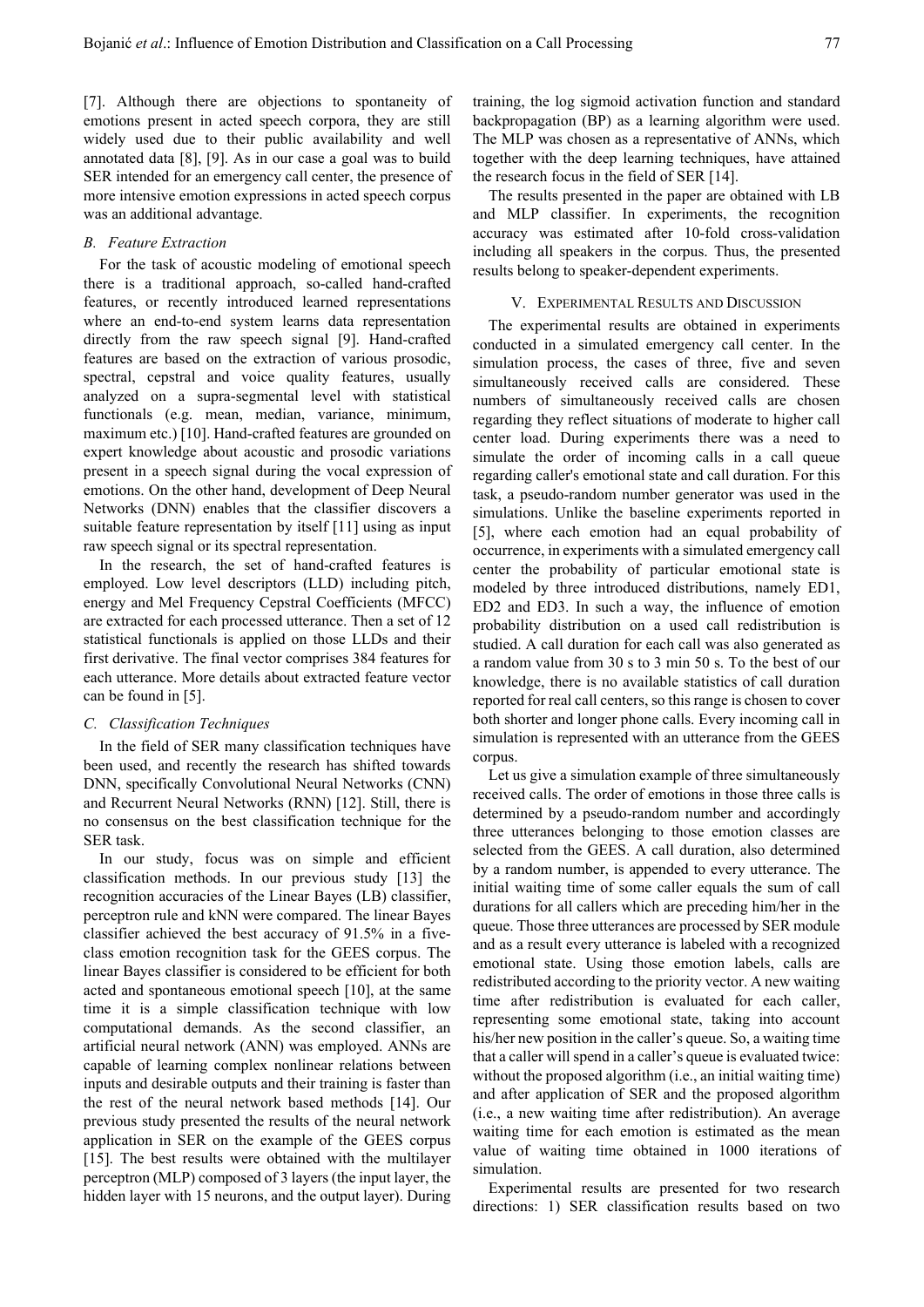classification methods, and 2) results of average waiting time without and after the application of SER and the proposed call redistribution algorithm.

# *A. SER classification results*

The classification results are obtained using the linear Bayes classifier and MLP with one hidden layer. In order to get more information about recognition accuracies, the normalized confusion matrix for LB as a classifier is presented in Table 2 [5]. The confusion matrix provides the insight into performance of the classifier. Each row in the matrix represents the instances of an actual emotion class, while each column represents the instances in a predicted emotion class. The diagonal elements in the matrix correspond to the percentage of correctly recognized instances in an emotion class. The emotion classes with the highest recognition rate are: neutral state (97.1%), sadness (94.8%) and fear (92.5%). It could be noted that anger and joy have lower recognition rates due to mutual misclassification (11.2% of angry callers are misrecognized as joyful ones, and 14.9% of joyful callers are misrecognized as angry).

TABLE 2: NORMALIZED CONFUSION MATRIX FOR LINEAR BAYES

| CLASSIFIER          |                                     |      |       |         |         |  |  |  |
|---------------------|-------------------------------------|------|-------|---------|---------|--|--|--|
| <b>True Emotion</b> | <b>Recognized Emotion Class [%]</b> |      |       |         |         |  |  |  |
| <b>Class</b>        | anger                               | fear | 10y   | neutral | sadness |  |  |  |
| anger               | 88.8                                |      | 11.2. |         |         |  |  |  |
| fear                | 1.4                                 | 92.5 | 1.4   | 3.2     | 1.4     |  |  |  |
| 10y                 | 14.9                                | 0.6  | 84.2  | 0.3     |         |  |  |  |
| neutral             | 0                                   | 11   | 12    | 97.1    | 0.6     |  |  |  |
| sadness             |                                     | 12   |       |         | 94.8    |  |  |  |

Three connected classification measures, namely precision, recall and F<sub>1</sub> score, are calculated based on the recognition results of the linear Bayes classifier and they are presented in Table 3. Precision reflects the number of relevant instances among all instances classified in some class. Sadness, fear and neutral emotion have the highest precision of 0.979, 0.969, and 0.927, respectively.

TABLE 3: PRECISION, RECALL AND F1 SCORE FOR LINEAR BAYES **CLASSIFIER** 

|                             |       | <b>Emotion class</b> |         |         |       |  |  |  |  |  |
|-----------------------------|-------|----------------------|---------|---------|-------|--|--|--|--|--|
| <i>Measure</i>              | fear  | anger                | sadness | neutral | 10V   |  |  |  |  |  |
| <b>Precision</b>            | 0.969 | 0.845                | 0.979   | 0.927   | 0.859 |  |  |  |  |  |
| Recall                      | 0.925 | 0.888                | 0.948   | 0.971   | 0.842 |  |  |  |  |  |
| <b>F</b> <sub>i</sub> score | 0.947 | 0.866                | 0.963   | 0.949   | 0.851 |  |  |  |  |  |

Joy and anger have lower precision due to mutual misclassification (this property of the GEES corpus is also observed in the human listening tests [7]). Recall as a measure reflects the fraction of relevant instances retrieved in some class. Regarding the recall, neutral, sadness and fear are emotions with the highest recall rates. An equal number of emotion instances from 5-classes were included in our test experiments.  $F_1$  score is calculated as the harmonic mean of precision and recall, and it is a measure of a model's accuracy on a dataset. It can be observed from Table 3, that sadness, neutral and fear emotions have rather high values of  $F_1$  score. Compared to those three emotions, anger and joy have lower values of  $F_1$  score.

The normalized confusion matrix in the case of MLP, which was used in experimental tests, is shown in Table 4. As compared to LB classifier, it can be noted that MLP achieved slightly lower results in the case of anger, fear and joy. The recognition rate of the neutral state is decreased by 3.4%, but the recognition rate of sadness is raised by 2.9%.

TABLE 4: NORMALIZED CONFUSION MATRIX FOR THREE LAYER

| <b>MLP CLASSIFIER</b> |                                     |      |                 |         |         |  |  |  |
|-----------------------|-------------------------------------|------|-----------------|---------|---------|--|--|--|
| <b>True Emotion</b>   | <b>Recognized Emotion Class [%]</b> |      |                 |         |         |  |  |  |
| <b>Class</b>          | anger                               | fear | 10 <sub>V</sub> | neutral | sadness |  |  |  |
| anger                 | 86.5                                | 11   | 11.8            | 0.6     |         |  |  |  |
| fear                  | 0.8                                 | 91.7 | 2.3             |         | 3.2     |  |  |  |
| joy                   | 13.2                                | 2.3  | 82.5            | 2       |         |  |  |  |
| neutral               | 0                                   | 1.4  | 2.6             | 93.7    | 2.3     |  |  |  |
| sadness               |                                     | 14   |                 | 09      | 97.7    |  |  |  |

Based on the results presented in Table 4, precision, recall and  $F_1$  score are calculated for every emotion class regarding three-layer MLP as a classifier and are shown in Table 5. As to precision, sadness, neutral and fear are emotions with a highest precision rate in experiments with MLP. Comparing  $F_1$  score results from Table 3 and Table 5, it can be noted that both classification methods achieved a high  $F_1$  score among all emotion classes. It indicates that these two classification methods have a certain trade-off between precision and recall rates for some emotion classes, which finally results in high  $F_1$  scores for every class.

TABLE 5: PRECISION, RECALL AND F1 SCORE FOR THREE LAYER

| <b>MLP CLASSIFIER</b> |                      |       |         |         |       |  |  |  |  |
|-----------------------|----------------------|-------|---------|---------|-------|--|--|--|--|
|                       | <b>Emotion</b> class |       |         |         |       |  |  |  |  |
| <b>Measure</b>        | fear                 | anger | sadness | neutral | 10V   |  |  |  |  |
| <b>Precision</b>      | 0.937                | 0.861 | 0.947   | 0.945   | 0.832 |  |  |  |  |
| Recall                | 0.917                | 0.865 | 0.977   | 0.937   | 0.825 |  |  |  |  |
| F <sub>1</sub> score  | 0.927                | 0.863 | 0.962   | 0.941   | 0.828 |  |  |  |  |

Given the emotion probabilities in studied emotion distributions (given in Table 1), and given the measures of recall for emotions (as shown in Table 3 and Table 5), the probability of correctly recognized caller can be calculated using the equation:

$$
P(TR) = \sum_{i} P(TR|E_i) \cdot P(E_i) \quad , i = 1,..,5 \,, \tag{1}
$$

where  $P(E_i)$  denotes probability of an emotion occurrence in a caller's queue, and  $P(TR|E_i)$  denotes the probability that a caller expressing a certain emotion will be correctly recognized by the classifier. The conditional probability  $P(TR|E_i)$  is equal to the recall rate for a specific emotion *i* (5 emotions). The average probability to correctly recognize a caller, in observed five emotional states using LB and MLP as classifiers, is presented in Table 6. It can be noted that the probability to correctly recognize the emotional state of a caller increases as emotion distribution is more adapted for an emergency call center (ED2 and ED3), especially in the case of LB classifier.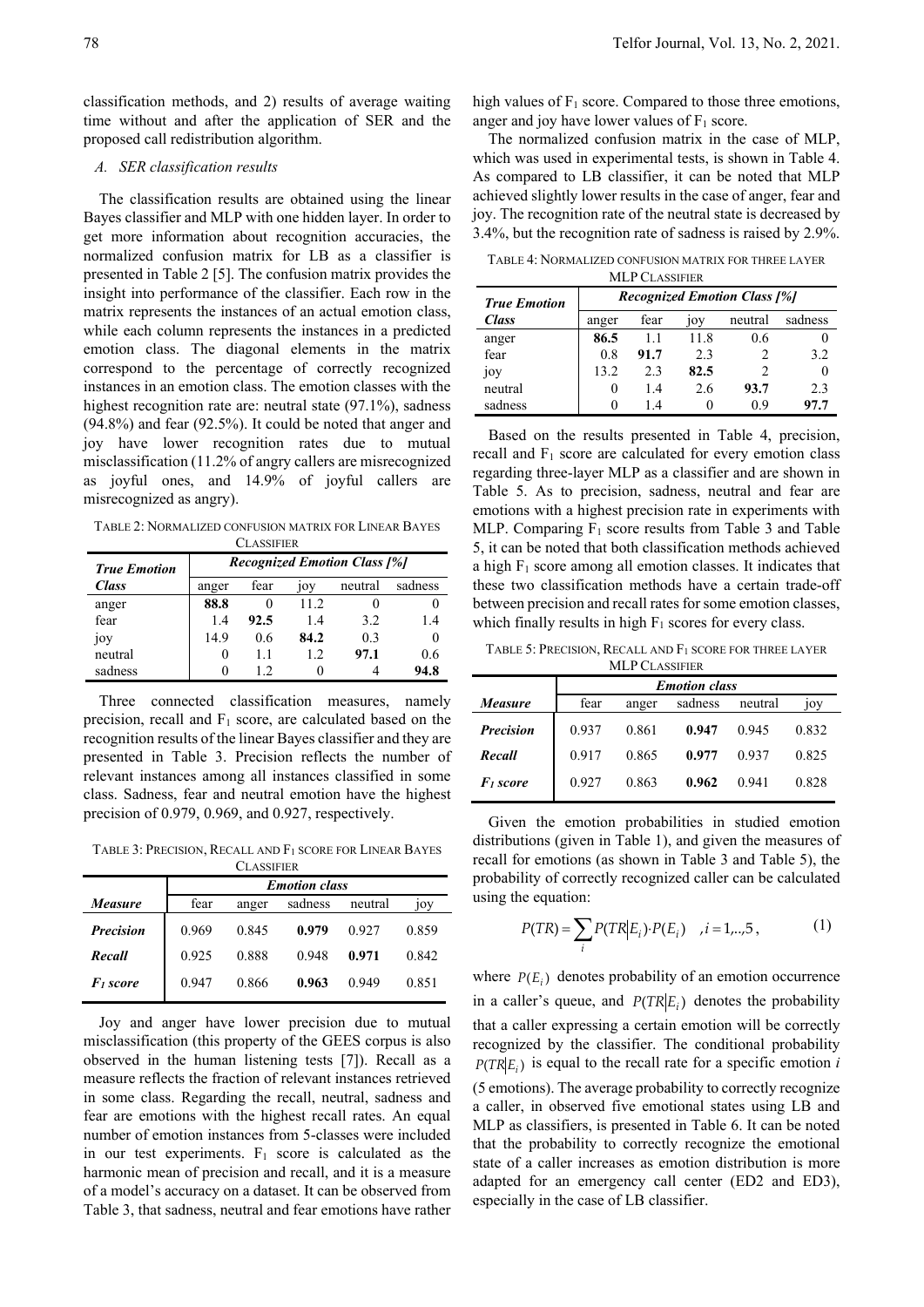TABLE 6: PROBABLITITY [%] OF CORRECTLY RECOGNIZED EMOTION

| OF A CALLER              |                             |       |                 |       |  |  |  |  |
|--------------------------|-----------------------------|-------|-----------------|-------|--|--|--|--|
|                          | <b>Emotion distribution</b> |       |                 |       |  |  |  |  |
| <i><b>Classifier</b></i> | <b>Baseline</b>             | ED1   | ED <sub>2</sub> | ED3   |  |  |  |  |
| L R                      | 91.48                       | 91.89 | 94.25           | 95.24 |  |  |  |  |
| <b>MLP</b>               | 90.42                       | 90.88 | 92.32           | 92.77 |  |  |  |  |

*B. Estimated caller waiting time* 

We recall that experiments integrated two research directions: a) three emotion distributions modeling the emotional state of a caller, b) two classification methods for SER. In all experimental settings, an average waiting time is estimated for cases of 3, 5, and 7 simultaneously received calls, without and after application of SER and the proposed call redistribution algorithm.

Table 7 shows an average waiting time estimated in a simulated call center using ED1 as a basis for emotion distribution and the LB as a classifier. It can be noticed that reduction in a waiting time is achieved for the callers who are recognized as being in a state of fear and anger. A neutral, sad, and joyful caller are evaluated to have an increased waiting time in all observed cases.

TABLE 7: AVERAGE WAITING TIME OBTAINED FOR THE FIRST EMOTION DISTRIBUTION ED1 AND LB BASED CLASSIFIER

|                      | Without the<br><b>Proposed</b><br><i>Algorithm</i> [ $min$ ]:[ $s$ ] |      |      |      | <b>After Application of</b><br><b>SER</b> and the<br><b>Proposed Algorithm</b><br>$[\min]$ : $[s]$ |       |  |
|----------------------|----------------------------------------------------------------------|------|------|------|----------------------------------------------------------------------------------------------------|-------|--|
| <b>Emotion/Calls</b> | 3                                                                    | 5    | 7    | 3    | 5                                                                                                  | 7     |  |
| fear                 | 2:05                                                                 | 4:12 | 6:15 | 0:19 | 0:40                                                                                               | 1:07  |  |
| anger                | 2:10                                                                 | 4:15 | 6:23 | 1:29 | 2:54                                                                                               | 4:27  |  |
| sadness              | 2:13                                                                 | 4:23 | 6:20 | 2:32 | 4:58                                                                                               | 7:08  |  |
| neutral              | 2:14                                                                 | 4:17 | 6:13 | 3:22 | 6:50                                                                                               | 10:02 |  |
| 10Y                  | 2:05                                                                 | 4:17 | 6:26 | 4:05 | 8:11                                                                                               | 12:12 |  |

Comparison of the results obtained with a baseline emotion distribution and with ED1, shows that fear, anger, sadness, and joy have an increased waiting time if emotion distribution is modeled by ED1. This is expected because in ED1 there is by 5% more callers featuring fear than in baseline distribution. After redistribution, those callers recognized as afraid are put first so they cause an additional waiting time for all other callers in a queue.

Table 8 shows an average waiting time estimated in a simulated call center using ED2 as a basis for emotion distribution and LB as a classifier. Callers featuring three emotions, namely fear, anger and sadness, have a decreased waiting time after redistribution. On the other hand, joyful and neutral callers have an increased waiting time after redistribution. The results obtained using ED2 for emotion distribution modeling, show that fear, neutral and joy have an increased waiting time compared with a baseline distribution. Angry callers are estimated to have slight changes of waiting time compared to a baseline distribution. Only callers detected as sad are estimated to have a noticeable decrease in a waiting time. It can be explained by the fact that for sad callers in ED2 there is a decreased probability of callers with a higher priority (fear and anger) compared to the baseline distribution. A high percentage of neutral callers in ED2 (50%) caused a slight increase in a waiting time for this emotional state as well as for joyful callers.

| TABLE 8: AVERAGE WAITING TIME OBTAINED FOR THE SECOND |
|-------------------------------------------------------|
| EMOTION DISTRIBUTION ED2 AND LB BASED CLASSIFIER      |

|                      | <b>Without the</b><br><b>Proposed</b><br>Algorithm [min]:[s] |      |      |      | <b>After Application of</b><br><b>SER</b> and the<br><b>Proposed Algorithm</b><br>$[\min]$ : $[s]$ |       |
|----------------------|--------------------------------------------------------------|------|------|------|----------------------------------------------------------------------------------------------------|-------|
| <b>Emotion/Calls</b> | $\mathbf{3}$                                                 | 5    | 7    | 3    | 5                                                                                                  | 7     |
| fear                 | 2:08                                                         | 4:15 | 6:28 | 0:24 | 0:41                                                                                               | 1:10  |
| anger                | 2:03                                                         | 4:15 | 6:30 | 1:11 | 2:19                                                                                               | 4:05  |
| sadness              | 2:06                                                         | 4:24 | 6:15 | 1:43 | 3:14                                                                                               | 5:21  |
| neutral              | 2:13                                                         | 4:15 | 6:33 | 3:17 | 6:27                                                                                               | 9:42  |
| 10 <sub>V</sub>      | 2:11                                                         | 4:27 | 6:13 | 4:25 | 8:23                                                                                               | 12:27 |

Average waiting times, before and after redistribution, assessed in experiments using LB based classification method and ED3 for emotion distribution are given in Table 9. Similar to experiment using ED2, calls featuring three emotions, namely fear, anger and sadness, have a decreased waiting time after redistribution. On the other hand, joyful and neutral callers have an increased waiting time after redistribution.

TABLE 9: AVERAGE WAITING TIME OBTAINED FOR THE THIRD EMOTION DISTRIBUTION ED3 AND LB BASED CLASSIFIER

| вявлючия платиния плята для направлять ставантик | <b>Without the</b><br><b>Proposed</b><br>Algorithm [min]:[s] |      |      |      | <b>After Application of</b><br><b>SER</b> and the<br><b>Proposed Algorithm</b><br>$[\min]$ : $[s]$ |       |
|--------------------------------------------------|--------------------------------------------------------------|------|------|------|----------------------------------------------------------------------------------------------------|-------|
| <b>Emotion/Calls</b>                             | 3                                                            | 5    | 7    | 3    | 5                                                                                                  | 7     |
| fear                                             | 2:12                                                         | 4:13 | 6:32 | 0:21 | 0:41                                                                                               | 1:09  |
| anger                                            | 2:13                                                         | 4:13 | 6:38 | 1:03 | 2:22                                                                                               | 3:18  |
| sadness                                          | 2:12                                                         | 4:09 | 6:55 | 1:29 | 2:44                                                                                               | 3:52  |
| neutral                                          | 2:06                                                         | 4:15 | 6:17 | 3:01 | 5:55                                                                                               | 8:30  |
| 10y                                              | 2:30                                                         | 4:02 | 6:27 | 4:33 | 8:13                                                                                               | 12:34 |

Comparing the results evaluated with a baseline distribution and with ED3, it can be observed that fear has an increased waiting time due to a higher probability of fear in ED3. Callers in angry, sad and neural states have a decreased waiting time compared to the baseline results. Reasons for this are a decreased probability of appearance of callers with a higher priority and a reduced number of callers in aforementioned emotion classes. Calls featuring joy are evaluated to have a slightly increased waiting time.

Table 10 shows an average waiting time estimated in a simulated call center using ED1 as a basis for emotion distribution and MLP as a classifier. Compared to the results shown in Table 7, a similar tendency of increase/decrease in waiting times can be observed considering all emotions.

Average waiting times, before and after redistribution, estimated in experiments using MLP based classification method in the case of ED2 and ED3 emotion distribution are given in Tables 11 and 12, respectively. The comparative results of LB and MLP in the case of ED2 and ED3 distribution show that there is a slight increase in a waiting time for the neutral callers using MLP classifier. This is due to the high probability of occurrence of the neutral caller in these two emotion distributions and the fact that MLP achieved a slightly lower recognition rate for a neutral state.